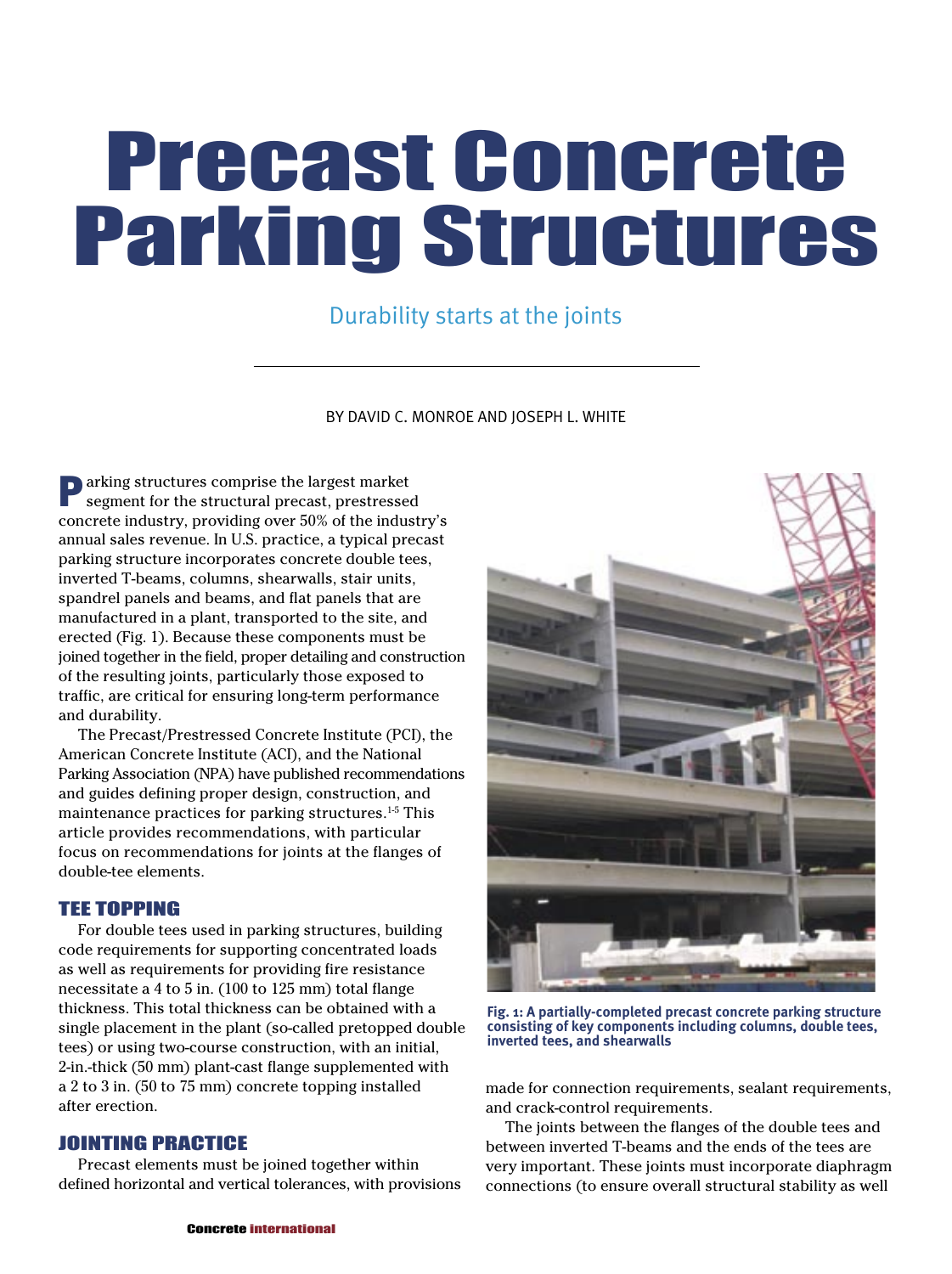

FLANGE-TO-FLANGE THE FLANCES CONNECTOR **(b)** SFACING VARIES

#### **Fig. 2: Typical connection and sealant details at double-tee connections: (a) pretopped; and (b) field-topped**

as to provide displacement compatibility), and they must be sealed to prevent water from entering or passing through the joint. How to effectively satisfy both requirements has been an ongoing topic of debate throughout the history of the industry, as joint failure comprises the most significant repair issue in precast parking structures.

To prevent excessive restraint of strains imposed by shrinkage and temperature changes, horizontal movement joints (expansion joints) are required in structures with large plan areas. These joints must be capable of transferring vertical shear and, as with other joints, must be sealed.

#### RELATIONSHIP BETWEEN CONNECTION DETAILING AND JOINTING PRACTICE

Precast concrete parking structures, whether pretopped or field-topped, require joining of the double tees at the flanges with welded connections. The locations where joints and connections come together are particularly vulnerable to performance problems. Connections are



**Fig. 3: Cracking and edge spalling behind the flange connections can occur if the joints are not properly detailed**

typically made using metal hardware cast into each component. After erection, the hardware is welded to complementary hardware cast into an adjacent component. Much of the following discussion focuses on the joints between double-tee elements.

With field-topped systems, the welds are covered with 2 to 3 in. (50 to 75 mm) of field-placed concrete. This inherent design feature provides the connection with some protection from chloride exposure, cracking of surrounding concrete, or other types of deterioration associated with the flange weld connections in pretopped structures (see Fig. 2). Tables 3.3 and 3.4 of ACI  $362.1^1$ provide recommendations regarding corrosion protection for the weld hardware itself, depending on the service environment.

#### Pretopped tees

Of all the jointing requirements in a precast parking structure, none is more challenging than the flange connections between the tee deck elements in a pretopped system. These connections are usually 4 to 6 in. (100 to 150 mm) long and occur every 4 to 5 ft (1.2 to 1.5 m). They must be small enough to fit within the joint space between tees (which is subject to tight tolerance controls). In addition, these connections have minimal concrete cover over their anchorage devices, will be subject to vehicular traffic, will be exposed to harsh weather, will be covered only with sealant, and must respect the sealant requirements.

The flange connections are also points of restraint to movement due to shrinkage, thermal cycling, and traffic exposure, and are vulnerable to microcracking of the surrounding concrete. The heat imposed from welding can also contribute to this potential problem.

If all of these variables are not properly taken into account, a pattern of microcracking or "halo cracking" behind the welds (Fig. 3) is likely to occur when the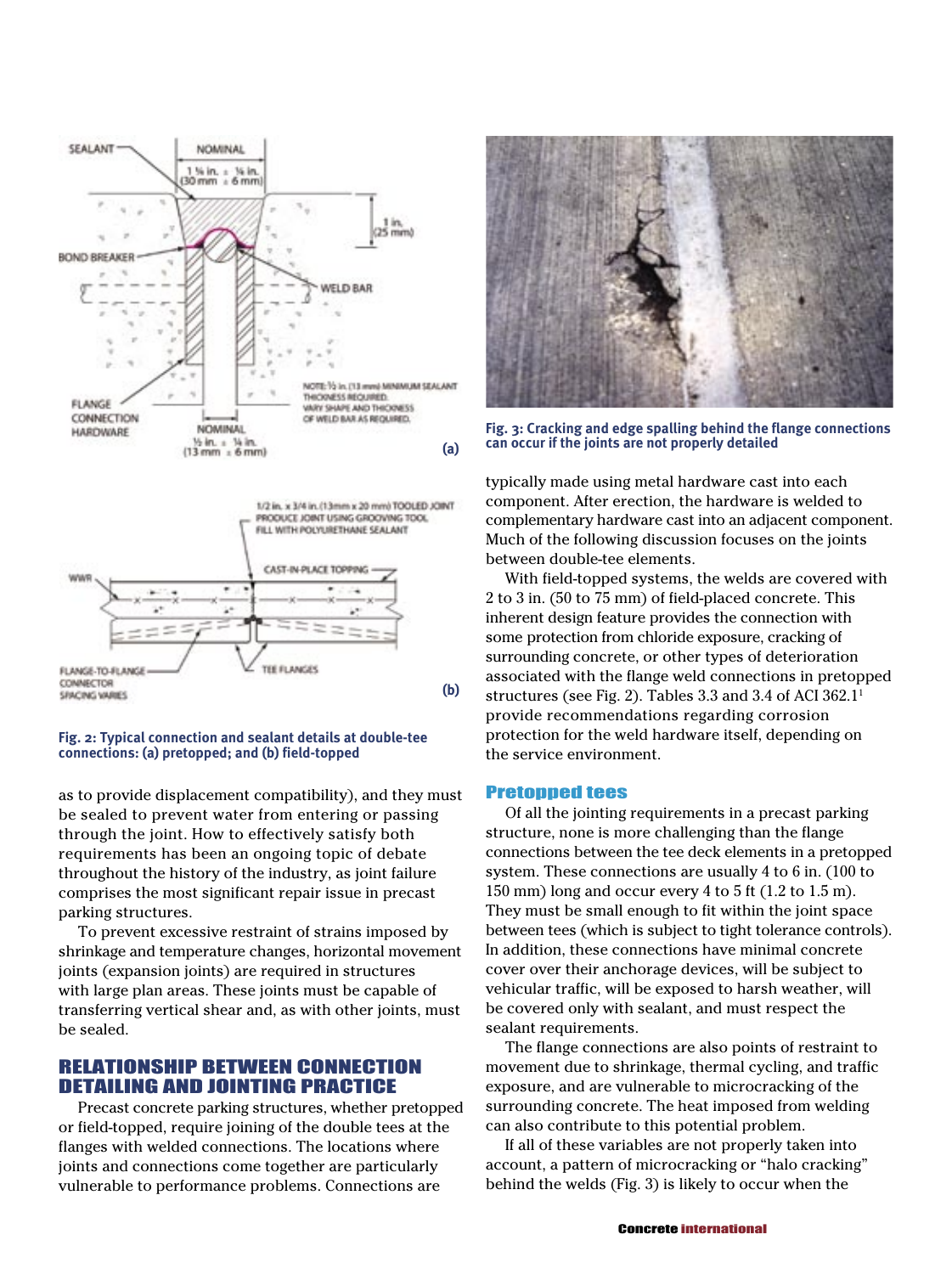structure is exposed to traffic and thermal cycling. This condition can lead to extensive concrete spalling at the connection points, resulting in leakage, corrosion of the underlying connection hardware, and significant deterioration of the surrounding concrete.

With proper joint detailing at the tee-flange-weld connection, the connection hardware is embedded toward the middle of the concrete flange section, and significant concrete covers the anchorage. The weld plate itself, however, is left free at the top to allow for expansion from the heat generated during the welding process. This mitigates the tendency to introduce cracking stresses into the surrounding concrete from the expansion forces induced into the connection hardware from the heat generated by welding. The connection hardware itself should be stainless steel to provide corrosion protection if the service condition is to be exposed to chlorides. The weld anchor should be at least 1 in. (25 mm) below the deck surface to provide room for sealant over the weld and proper concrete cover.

In recent years, proprietary weld assemblies have been developed that resolve many of the issues associated with flange welds. These devices have won acceptance with many precast manufacturers despite their increased cost.

To seal the joint, a compressible backer rod is placed between the welded connections and a bond breaker tape is placed across the top of the weld hardware. The sealant is then applied in accordance with the manufacturer's recommendations. Good practice calls for recessing the sealant in the joint slightly below the deck surface to avoid direct contact with vehicular traffic. The edges of the joint should be beveled or tooled with a radius to avoid creating a 90-degree edge that can be subject to edge spalling and cracking under vehicular traffic.

Finally, the best joint performance is seen when the width of the joint is constant along its length, eliminating weld pockets that have been another source of leakage in many structures. This method reduces strain on the sealant by eliminating changes in sealant mass where the open joints transition to the weld conditions.

How the joints and welds are provided has proved to be as, or more, important to the successful performance of the sealed joints than the choice of sealant material or installation practice. Problems have been aggravated in the past because precast concrete manufacturers tend to emphasize how the welded connections and joints are provided during the manufacturing process, rather than how they will perform in the intended service condition. Service performance is a critical issue, and emphasis on proper design detailing should prevail over manufacturing concerns.

#### Field-topped tees

Most deck connections in precast parking structures

with field-placed concrete toppings are protected by the concrete topping and therefore less vulnerable to the problems associated with deck connections for pretopped systems. Welded wire reinforcement is frequently used in the topping but is typically used as temperature steel and is not relied on for structural connections.

Field-placed concrete toppings or concrete pour strips have a strong propensity to crack in a predictable pattern over all of the intersecting planes of the underlying precast members. For this reason, joints should be tooled into the concrete topping while it is in its plastic state during finishing. The joints should be provided over the intersection of all underlying precast members using a common concrete groover similar to the tool used to provide sidewalk joints. The joint should be a minimum of  $3/4$  in. (20 mm) deep with a top width of  $1/2$  in. (13 mm) and a 1/8 in. (3 mm) radiused edge at the driving surface. These joints should be sealed with polyurethane sealant in accordance with the sealant manufacturer's recommendation. Bond breaker or filler rod is normally not required to successfully seal joints of this type because movement is restrained by the presence of reinforcement steel, welded connections, and welded wire reinforcement through the joints in the topping.

How the joint is provided is important to sealing practice. As a general rule, a sealed joint with a tooled, formed, curved, or chamfered edge will perform better than one provided by sawing. Sawed joints in concrete toppings and pour strips are not recommended because they are prone to edge spalling and random, uncontrolled cracking behind or along the sealant bond line. This is due to several factors: sawing of joints can be delayed until after cracking tendencies develop; joints may not be precisely located, leading to uncontrolled cracking parallel to the joint; and the sharp edge left does not perform well under vehicular traffic.

#### JOINT SEALING

Joint sealant performance is important in controlling leakage and prolonging the service life of the surrounding concrete and underlying connection hardware. Movement in the joint, exposure to weather or traffic, the type of sealant used, and the integrity of the substrate to which the sealant is applied all affect performance.

Joints should be prepared so that sealant will be applied to clean, dry, sound concrete substrates. Any curing compounds and form release agent should be removed prior to applying the sealant in compliance with the manufacturer's installation recommendations.

Experience has shown that the use of backer rods and the cross section of the sealant geometry are not particularly important to joint sealant performance in cases where joint movement is restrained by underlying reinforcement or connections through the joint.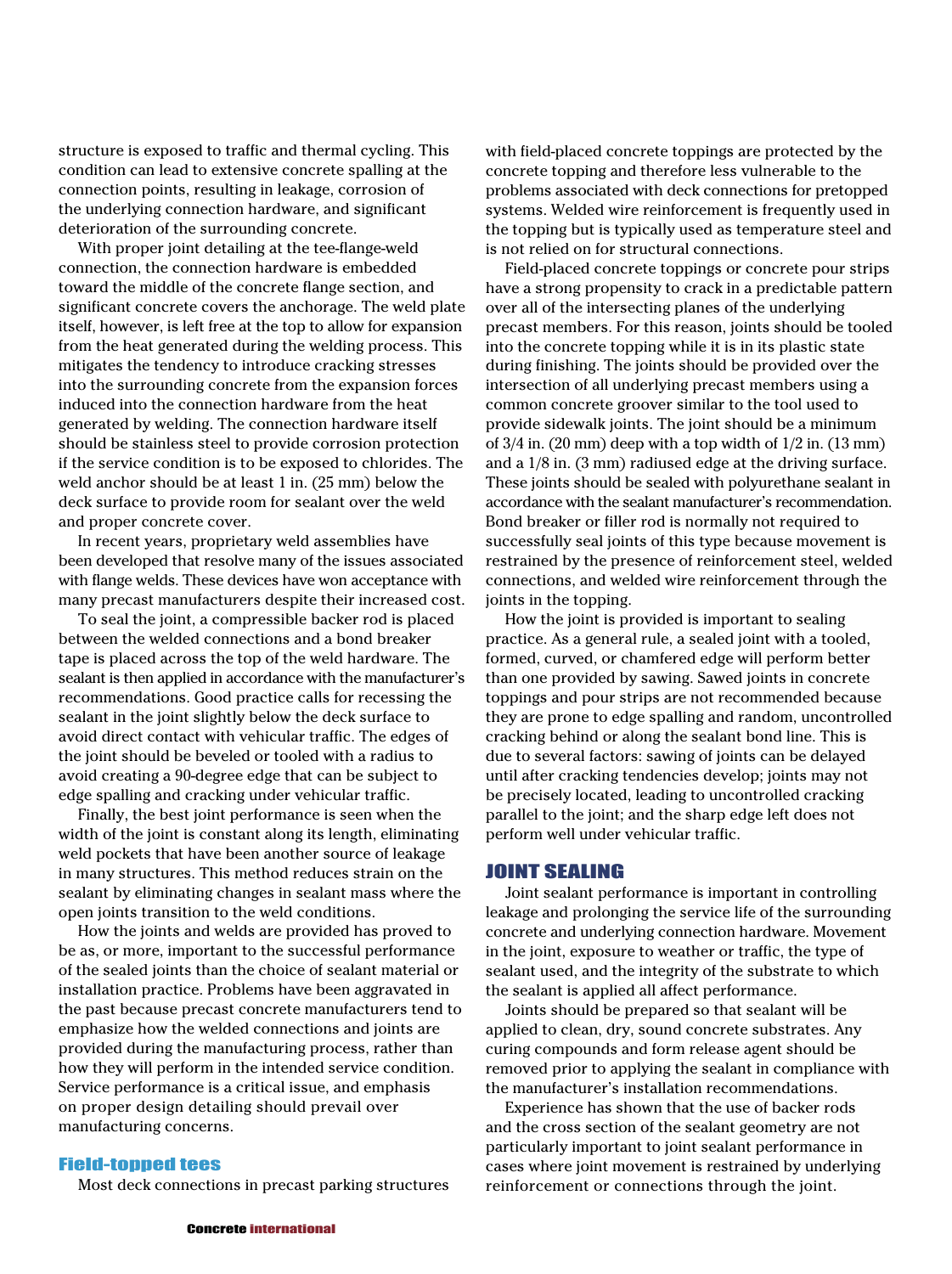Preparation methods and adequate depth of sealant and adhesion area are more important considerations for successful performance in these applications. Sealant geometry and backer rod practice is important, however, for joints that are left unrestrained and allow movement to occur by design intent. Traditional sealant practice should be followed for these conditions.

Polyurethane sealants are typically used to seal the joints. These products have properties well suited to the application and have a long history of providing cost-effective service. Silicone sealants are sometimes used, but cost approximately three times as much as urethane sealants and are not well suited for traffic exposure. They do offer some potential performance enhancements where directly exposed to intense sun, however, such as in the southern and southwestern regions of the U.S., as they are more resistant to UV-related deterioration.

Joint sealant failure allows intrusion of water and chlorides into and through the structural elements. This can lead to a variety of problems including nuisance leakage, corrosionrelated concrete deterioration, and accelerated structural deterioration that may shorten the service life of the structure.

Deterioration of the substrate directly behind the sealant—due to concrete edge spalls or cracking behind flange connections or elsewhere along the joints—is a more common cause of leakage and deterioration than premature sealant failure. If sealant failures and related leakage problems are left unrepaired for extended periods, concrete deterioration will likely occur.

CONCRETE SURFACE PROTECTION

The precast, prestressed concrete elements used in parking structure construction are produced in manufacturing plants with practices

that provide very durable concrete. When concrete toppings and pour strips are to be used in combination with precast elements, it's important to also use concreting practices that produce durable concrete. The use of air-entrained concrete with a watercement ratio of 0.40 or less to complement the durability of the precast members and proper curing practice are important.

In geographic areas where freezing-



## «Your best friend is the best result»



· Concrete Test Hammer SCHMIDT

· Ultrasonic Tester TICO

- Corrosion Analyser CANIN
- · Resistivity Meter RESI
	- · Permeability Tester TORRENT
- · Pull-off-/Extraction Tester DYNA · Rebar Locator PROFOMETER 5

For non-destructive testing of concrete.



Proceg USA, Inc. - 4217 Grove Avenue, Gurnee, IL 60031 Phone: 847-623-9570 - Fax: 847-623-9580 info-usa@proceq.com - www.proceq-usa.com

#### **CIRCLE READER CARD #11**

Concrete international